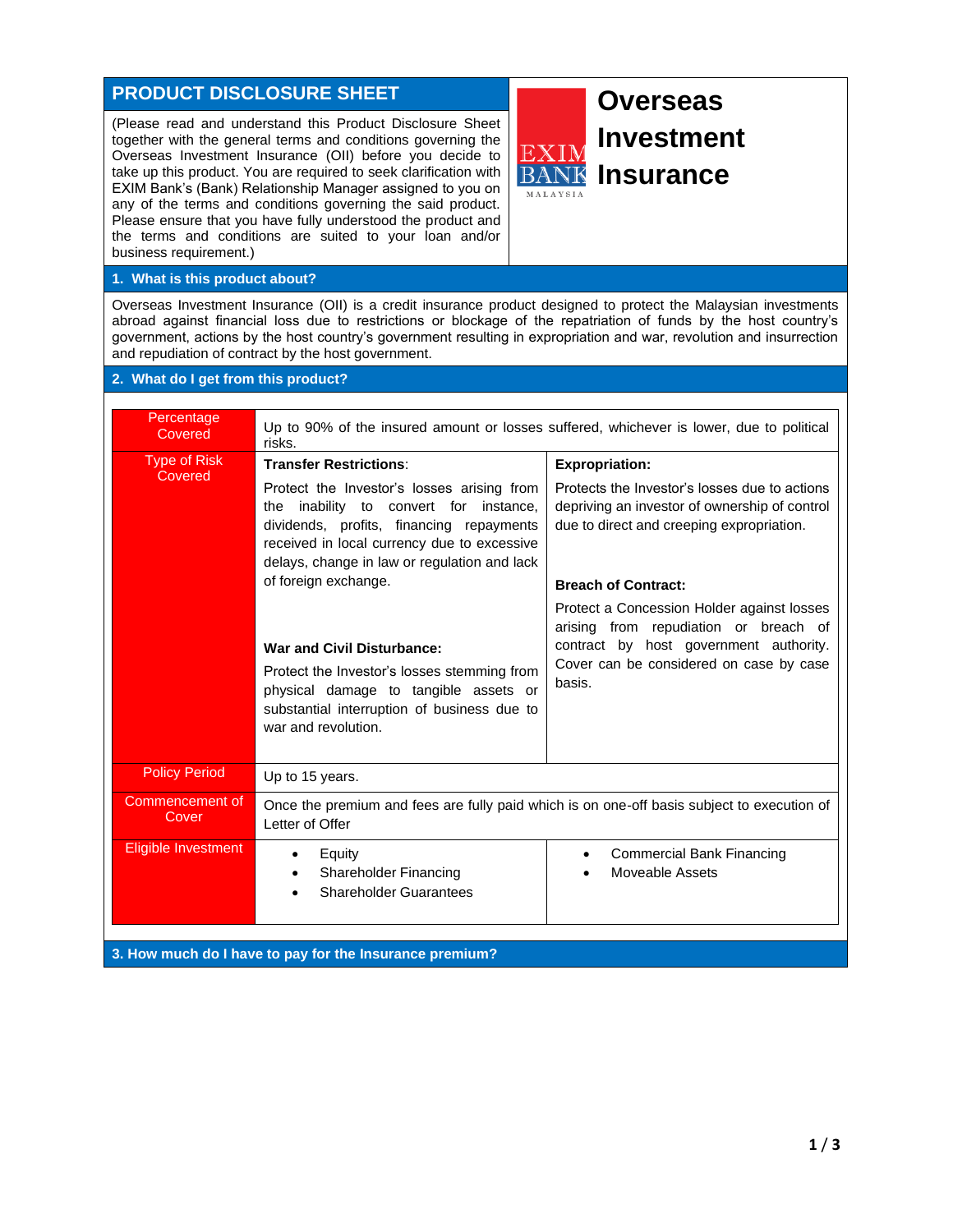Your premium depends on the following criteria;

- Terms of payment
- Market grading
- Trading and claim experience
- Whole Turnover or Selective Policy

Please contact our Relationship Manager for more information.

| 4. What are the fees and charges I have to pay?                                                                                                                                                                                                                                                                          |                                                                              |                                                                                                                                                                                                                                                                                       |  |  |
|--------------------------------------------------------------------------------------------------------------------------------------------------------------------------------------------------------------------------------------------------------------------------------------------------------------------------|------------------------------------------------------------------------------|---------------------------------------------------------------------------------------------------------------------------------------------------------------------------------------------------------------------------------------------------------------------------------------|--|--|
| Where applicable;                                                                                                                                                                                                                                                                                                        |                                                                              |                                                                                                                                                                                                                                                                                       |  |  |
|                                                                                                                                                                                                                                                                                                                          |                                                                              |                                                                                                                                                                                                                                                                                       |  |  |
| No.<br>1 <sup>1</sup>                                                                                                                                                                                                                                                                                                    | <b>Type of Fees and Charges</b><br>Processing Fee                            | Quantum<br>One percent (1%) on the insured amount subject to<br>minimum of RM1, 000 and maximum RM20, 000.<br>Should the insured amount be in foreign currency,<br>the fee would be applied accordingly in foreign<br>currency be equivalent to RM1, 000 and maximum<br>be RM20, 000. |  |  |
| 2.                                                                                                                                                                                                                                                                                                                       | <b>SWIFT Charges</b>                                                         | <b>RM70</b>                                                                                                                                                                                                                                                                           |  |  |
| $\overline{3}$ .                                                                                                                                                                                                                                                                                                         | <b>Stamp Duty</b>                                                            | RM10 in Malaysia and/or stamping requirement in<br>other jurisdiction (if applicable).                                                                                                                                                                                                |  |  |
| $\overline{4}$ .                                                                                                                                                                                                                                                                                                         | Postage / Delivery Charges<br><b>Local Party</b><br>Normal Mail<br>$\bullet$ | Min.RM3                                                                                                                                                                                                                                                                               |  |  |
|                                                                                                                                                                                                                                                                                                                          | <b>Registered Mail</b><br>$\bullet$<br>Courier / Hand delivery<br>$\bullet$  | Min.RM6<br>Min.RM7                                                                                                                                                                                                                                                                    |  |  |
|                                                                                                                                                                                                                                                                                                                          | Foreign Party                                                                |                                                                                                                                                                                                                                                                                       |  |  |
|                                                                                                                                                                                                                                                                                                                          | Normal Mail<br>$\bullet$                                                     | Min.RM4                                                                                                                                                                                                                                                                               |  |  |
|                                                                                                                                                                                                                                                                                                                          | <b>Registered Mail</b><br>$\bullet$<br>Courier<br>$\bullet$                  | Min.RM8<br>Min.RM50 - varies on location                                                                                                                                                                                                                                              |  |  |
| Please request from your Relationship Manager for the Bank's Standard Fees and Charges on Conventional<br>Products and Services. If there are any changes in fees and charges that are applicable to your facility, the Bank will<br>notify you at least 21 calendar days prior to the effective date of implementation. |                                                                              |                                                                                                                                                                                                                                                                                       |  |  |
| 6. What if I fail to fulfill my obligation?                                                                                                                                                                                                                                                                              |                                                                              |                                                                                                                                                                                                                                                                                       |  |  |
| Your Insurance Policy cannot be enforced. Hence, the business transaction is not covered by us.                                                                                                                                                                                                                          |                                                                              |                                                                                                                                                                                                                                                                                       |  |  |
| 7. Can I cancel the Insurance Policy?                                                                                                                                                                                                                                                                                    |                                                                              |                                                                                                                                                                                                                                                                                       |  |  |
| You may cancel your policy at any time by giving written notice to us.                                                                                                                                                                                                                                                   |                                                                              |                                                                                                                                                                                                                                                                                       |  |  |
| 8. What will happen to my premium upon cancellation of the policy?                                                                                                                                                                                                                                                       |                                                                              |                                                                                                                                                                                                                                                                                       |  |  |
| You are entitled for a refund of the premium based on unexpired period of Insurance subject to terms and conditions<br>of the policy.                                                                                                                                                                                    |                                                                              |                                                                                                                                                                                                                                                                                       |  |  |
| 9. What are the major risks?                                                                                                                                                                                                                                                                                             |                                                                              |                                                                                                                                                                                                                                                                                       |  |  |
|                                                                                                                                                                                                                                                                                                                          |                                                                              |                                                                                                                                                                                                                                                                                       |  |  |

Your business transaction is exposed to commercial, political and country risk.

**10. What do I need to do if there are changes to my contact details?**

- a) It is important that you inform the Bank of any changes to your contact details to ensure that all correspondences reach you in a timely manner.
- b) You may inform the Bank such changes via various channels of communication such as the website or call centre at 03-2601 2000.

**11. Where can I get an assistance and redress?**

If you wish to complaint on the product or services  $\vert$  If your query or complaint is not satisfactorily resolved by